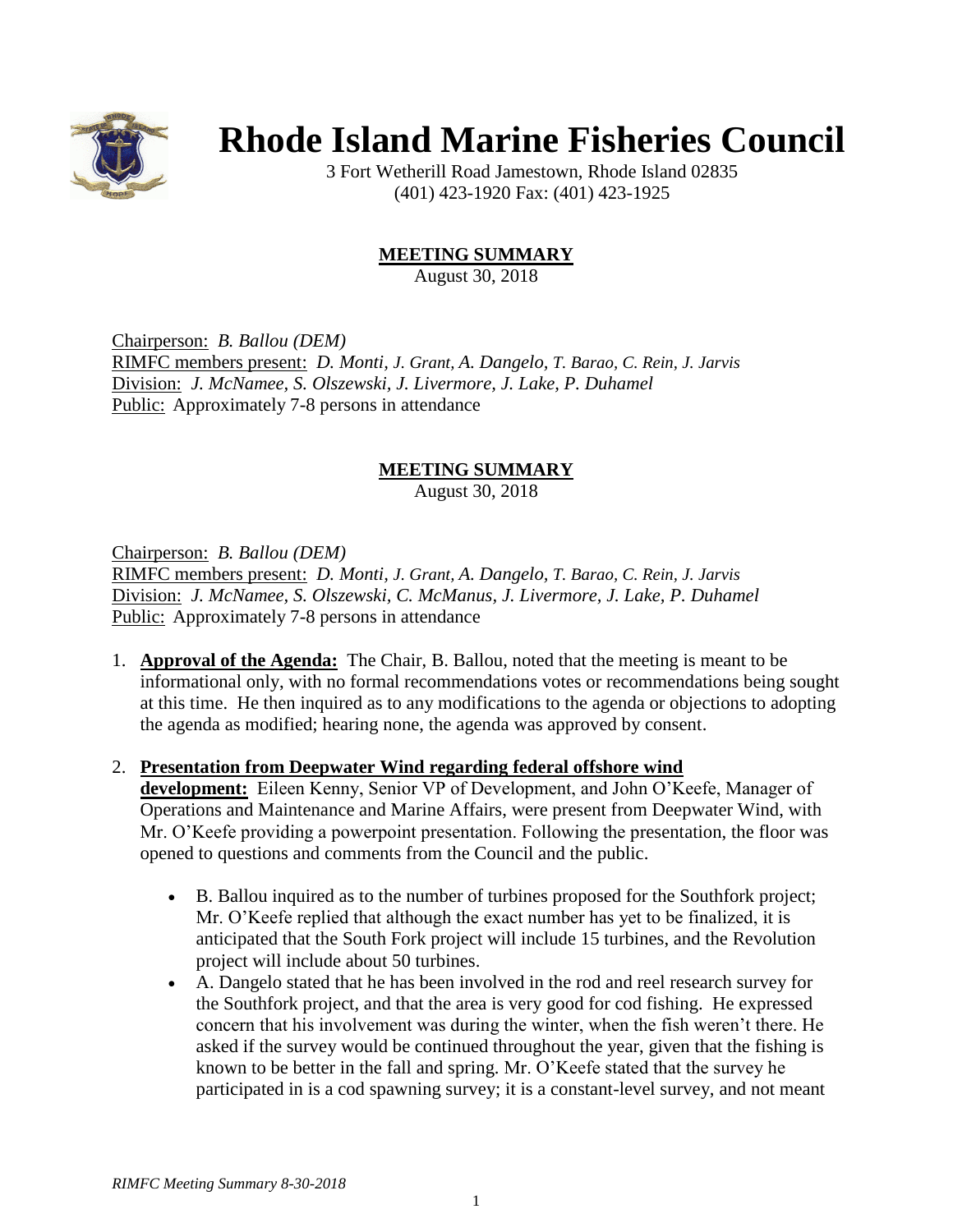to be part of the more comprehensive surveys that will be conducted for the 2-year pre-construction phase. Mr. O'Keefe stated that Mr. D'Angelo's recommendation - for year-round rod and reel surveys -- is the kind of input needed to help determine the collaborative research needed beginning in 2019.

- D. Monti stated that the RI Party and Charter Boat Assoc. and the RI Saltwater Anglers Assoc. also have concerns about the rod and reel surveys, in that more surveys should be conducted. He asked how these groups could participate in developing the research plan and the types of surveys needed. Mr. O'Keefe stated that he could set up meetings to determine what type of information is needed, and that the process of determining the details of the research plan is beginning now, so there is time to provide such input.
- J. Jarvis stated that he is aware of concern from fishermen due to the newness of offshore wind in this area, and that there hasn't been a lot of time for environmental impacts studies. He is concerned about what happens to invertebrates, squid and other forage species from the turbine vibrations, as many fishermen's livelihood rely on this area. Mr. O'Keefe stated that he is very sensitive to such matters. He offered that the Block Island windfarm has provided a great deal of information about impacts. He said it is difficult to use data from European windfarms due to variability of sites and age of technology used with older windfarms common in Europe. He stated that newer turbines will have more megawatts, use longer blades, and have greater distances between turbines, and that shorter distances between turbines is known to be a problem.
- J. Grant asked about the life expectancy of the turbines, and their fate operations were to cease in the future. Mr. O'Keefe stated that the foundations are expected to last 50 years, the turbines 20-25 years. He also stated that a bond would be in place to cover the costs of decommissioning.
- M. Rice asked about the lessons learned from the BI windfarm, namely, if there is any evidence of impacts. Mr. O'Keefe replied that there have been no negative impacts to date, based on 6 years of study.
- D. Monti asked about cumulative impacts from several windfarms together; and if studies would be developed to look at cumulative impacts as each new project begins operations. He emphasized that lessons should be learned along the way. Mr. O'Keefe stated that several studies are occurring, and that they are being conducted by many other entities besides DWW. Ms. Kenny offered that the RODEO program provided real time observations during construction, looking a variety of things including visual and acoustic impacts, scour testing, and sediment modelling. She stated that there is a great deal of information and data publicly available.
- D. Fox, Town Dock asked about the release date for the COP for the project. Mr. O'Keefe said that it is expected to be released for 30-day public comment in late September/early October 2018.
- J. McNamee referenced the regional science collaboration initiative that is aimed at coordinating scientific work on multiple projects throughout the region, and asked whether DWW plans to use the same monitoring designs as used for the BI project, or is DWW open to new ideas? He also asked whether state agencies would have an opportunity to review the scientific designs of any new studies that would be occurring in the wind energy areas, as was provided for the BI project. Mr. O'Keefe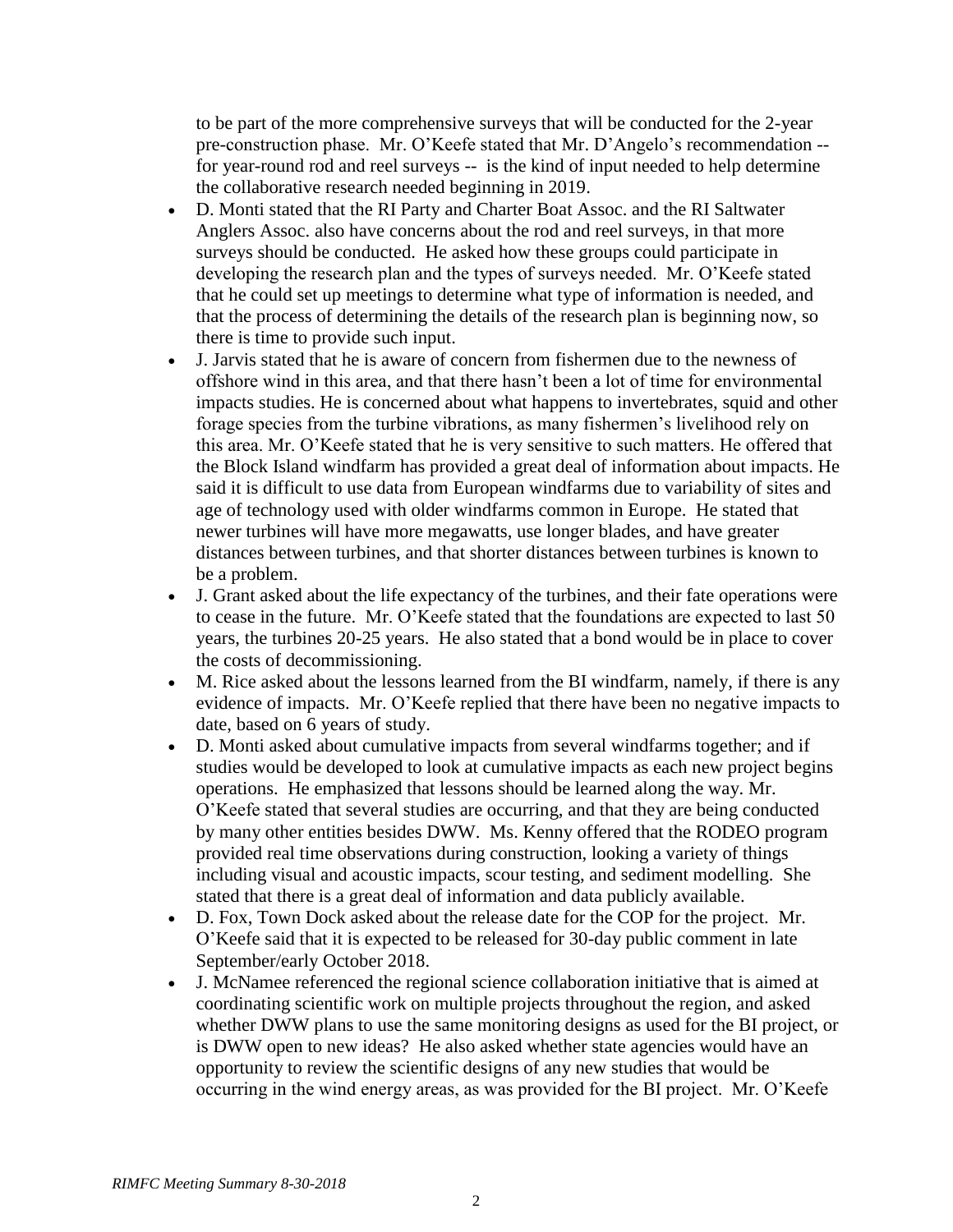responded that the designs of the scientific studies will build upon those utilized for the BI project, but will be tailored to meet new needs and priorities; the study designs will be vetted both publicly and through existing connections with state agencies as this approach proved successful during the Block Island project.

- A. MacKown, Northwest Atlantic Marine Alliance, asked whether the technology will affect the size of the transmission cables. Mr. O'Keefe responded that the size of the cable will not be affected by the turbine technology.
- B. Ballou sought confirmation that the proposed layout for the South Fork project is a N-S/E-W square grid, with 1-mile spacing. Mr. O'Keefe replied in the affirmative, and that the layout is based on input from fishermen based on ability to navigate and fish between turbines.
- J. Grant asked about fishing prohibitions in the lease area, to which Mr. O'Keefe replied that there are none, and that DWW has no authority to place restrictions.

#### 3. **Presentation from Vineyard Wind regarding federal offshore wind development:**

Christa Banks, Fisheries Liaison, was present from Vineyard Wind, joined by Erich Stephens. Ms. Banks provided a powerpoint presentation. Following the presentation, the floor was opened to questions and comments from the Council and the public.

- B. Ballou asked staff from CRMC to brief the Council on the status of the federal consistency determinations for both projects. J. Boyd from CRMC offered the following with respect to Vineyard Wind: application filed in April 2018, triggering 180-day window for review and determination; additional 2 months granted; thus, deadline is now December 6, 2018; hearing scheduled for November 27. The application was not required, because the project proposal is outside the OSAMP Area; VW submitted voluntarily. With regard to DWW: the COP was just filed; because the project is within the OSAMP Area, a federal consistency determination is required; the application for that is expected to be filed this fall, triggering a 180-day review period, during which a public hearing will be held.
- D. Monti expressed concern that the proposed spacing between the turbines is not even. Ms. Banks acknowledged the desirability of even spacing and a squared grid pattern, at least for some ocean users such as fishermen; but also noted that the area is subject to heavy vessel traffic, e.g., by scallopers, to/from port and their offshore fishing grounds, so accommodating their interest's conflicts with the interests of others.
- D. Monti also asked about the status of the research plan. Ms. Banks responded that the plan is currently being formulated via SMAST-hosted workshops. The goal is to establish and adopt regionally consistent research protocols. She also noted that BOEM has a number of ongoing research projects, including some that are assessing EMF effects. D. Monti expressed concern that he saw no input from recreational fishermen in developing the research plan or a specific protocol regarding what studies are needed; and that an industry standard regarding types of studies needed is necessary for all windfarm development proposals. E. Stephens from VW noted that the workshops are aimed at starting the planning process and that input from recreational fishermen will be part of the process. he also noted that a video trawl survey is being currently underway.